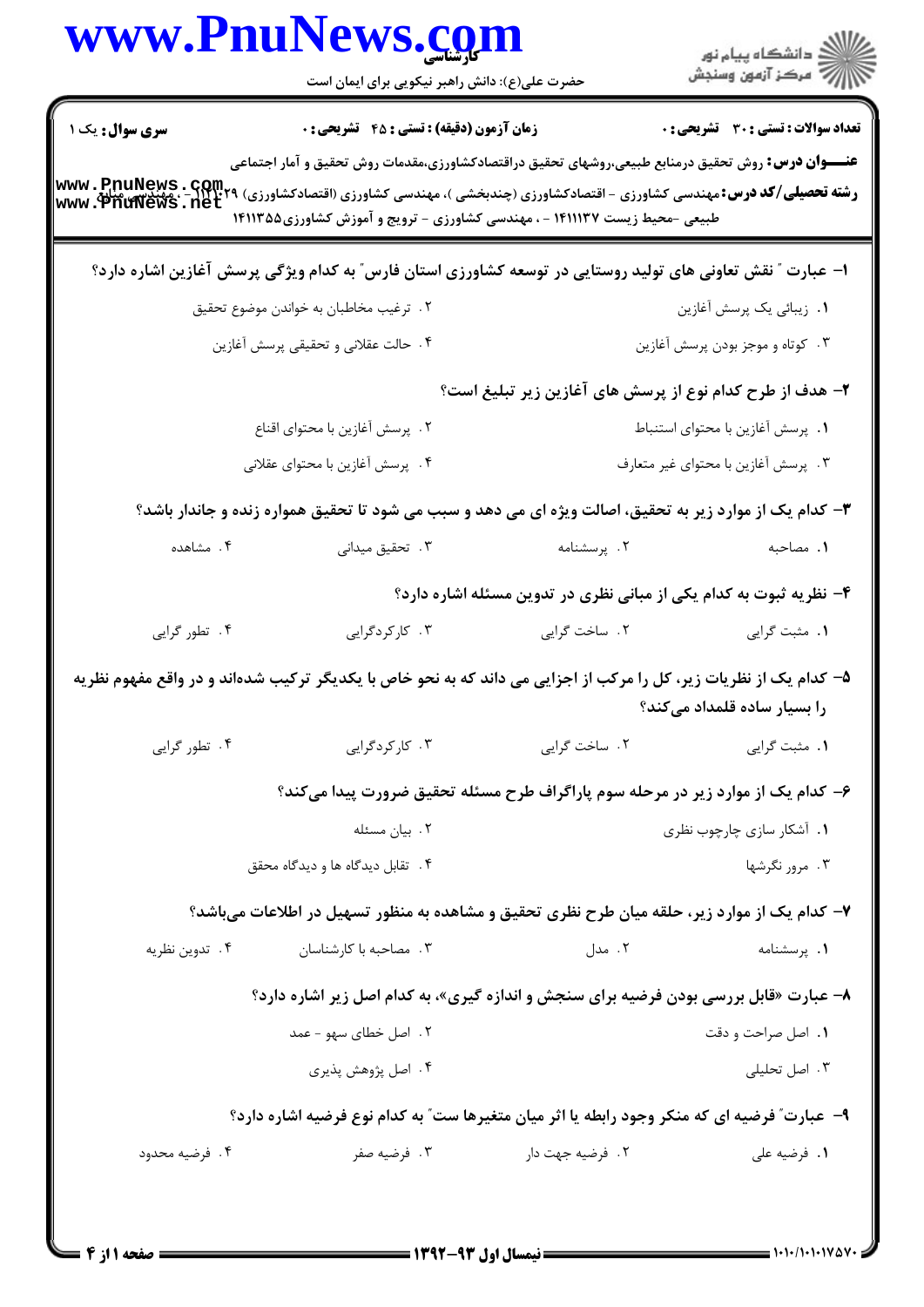|                                                                                                                               | www.PnuNews.com<br>حضرت علی(ع): دانش راهبر نیکویی برای ایمان است                                                                                                                                                                                                                                                                                |                    | ر<br>دانشڪاه پيام نور)<br>ا                            |  |  |
|-------------------------------------------------------------------------------------------------------------------------------|-------------------------------------------------------------------------------------------------------------------------------------------------------------------------------------------------------------------------------------------------------------------------------------------------------------------------------------------------|--------------------|--------------------------------------------------------|--|--|
| <b>سری سوال : ۱ یک</b>                                                                                                        | <b>زمان آزمون (دقیقه) : تستی : 45 تشریحی : 0</b>                                                                                                                                                                                                                                                                                                |                    | <b>تعداد سوالات : تستی : 30 ٪ تشریحی : 0</b>           |  |  |
|                                                                                                                               | <b>عنــــوان درس:</b> روش تحقیق درمنابع طبیعی،روشهای تحقیق دراقتصادکشاورزی،مقدمات روش تحقیق و آمار اجتماعی<br><b>رشته تحصیلی/کد درس:</b> مهندسی کشاورزی - اقتصادکشاورزی (چندبخشی )، مهندسی کشاورزی (اقتصادکشاورزی) ۲۹۲۴۰۲۹ . WWW ، PnuNews<br>www ، PnuNews . net<br>طبیعی -محیط زیست ۱۴۱۱۱۳۷ - ، مهندسی کشاورزی - ترویج و آموزش کشاورزی1۴۱۱۳۵۵ |                    |                                                        |  |  |
|                                                                                                                               | <b>۱۰</b> - کدام یک از تعاریف زیر به هنگام مشخص کردن شاخص ها و معرف های یک مفهوم کاربرد دارند؟                                                                                                                                                                                                                                                  |                    |                                                        |  |  |
| ۰۴ تعاریف تحلیلی                                                                                                              | ۰۳ تعاریف وصفی                                                                                                                                                                                                                                                                                                                                  | ٢. تعاريف عملكردي  | ٠١. تعاريف مفهومي                                      |  |  |
|                                                                                                                               | 11- کدام یک از تعاریف زیر محصول تفکر انسان بوده و به صورت قطعی و غیر قابل تغییر است؟                                                                                                                                                                                                                                                            |                    |                                                        |  |  |
| ۰۴ تعاریف تحلیلی                                                                                                              | ۰۳ تعاریف وضعی                                                                                                                                                                                                                                                                                                                                  | ۰۲ تعاریف کاربردی  | ٠١. تعاريف مفهومي                                      |  |  |
|                                                                                                                               |                                                                                                                                                                                                                                                                                                                                                 |                    | ۱۲- متغیر تابع، به کدام یک از متغیرهای زیر اشاره دارد؟ |  |  |
| ۰۴ متغیر اسمی                                                                                                                 | ۰۳ متغیر ترتیبی                                                                                                                                                                                                                                                                                                                                 | ٠٢ متغير وابسته    | ٠١ متغير مستقل                                         |  |  |
|                                                                                                                               | ۱۳- در کدام مرحله شاخص سازی، محقق با زندگی در میان مردم باید بداند که چگونه با آن مفهوم ارتباط و چه ادراکی از آن                                                                                                                                                                                                                                |                    | دارد؟                                                  |  |  |
|                                                                                                                               | ٢. شناخت جامع                                                                                                                                                                                                                                                                                                                                   |                    | ٠١ فهم دروني سازي                                      |  |  |
|                                                                                                                               | ۴. تعيين حدود                                                                                                                                                                                                                                                                                                                                   |                    | ۰۳ سنجش و درک مشترک                                    |  |  |
|                                                                                                                               | ۱۴- در کدام یک از اصول شاخص سازی، تجزیه پدیده های اقتصادی و اجتماعی مورد نظر می باشد؟                                                                                                                                                                                                                                                           |                    |                                                        |  |  |
| ۰۴ اصل تکرار پذیری                                                                                                            | ۰۳ اصل سنجش پذیری                                                                                                                                                                                                                                                                                                                               | ۰۲ اصل ترکیب پذیری | <b>۱.</b> اصل همگنی                                    |  |  |
|                                                                                                                               |                                                                                                                                                                                                                                                                                                                                                 |                    | 1۵– شاخص قیمت ها، از چه نوع شاخصی می باشد؟             |  |  |
|                                                                                                                               | ۲. شاخص های ترکیبی                                                                                                                                                                                                                                                                                                                              |                    | ٠١. شاخص هاى ويژه                                      |  |  |
|                                                                                                                               | ۴. شاخص های عددی                                                                                                                                                                                                                                                                                                                                |                    | ۰۳ شاخص های دو سطحی                                    |  |  |
| ۱۶- عبارت" در جهان سوم، شاخص نرخ زاد و ولد ۳،۵ نمایانگر بی برنامگی آن جامعه میباشد" به کدام شاخص زیر اشاره دارد؟              |                                                                                                                                                                                                                                                                                                                                                 |                    |                                                        |  |  |
| ۰۴ شاخص ترکیبی                                                                                                                | ۰۳ شاخص عددی                                                                                                                                                                                                                                                                                                                                    | ۲. شاخص های متنی   | ٠١. شاخص هاي ويژه                                      |  |  |
| ۱۷– محقق جهت آزمودن صحت پاسخ های پرسشنامه از کدام یک از پرسش های زیر استفاده میکند؟                                           |                                                                                                                                                                                                                                                                                                                                                 |                    |                                                        |  |  |
| ۰۴ پرسش مدرج                                                                                                                  | ۰۳ پرسش چند جوابی                                                                                                                                                                                                                                                                                                                               | ۰۲ پرسش دام        | ۰۱ پرسش باز                                            |  |  |
| ۱۸– در کدام یک از پرسش های زیر رفتار پاسخگو در مورد یک موضوع مورد سنجش قرار میگیرد و عقاید او نسبت به پدیدهها<br>تحليل مىشود؟ |                                                                                                                                                                                                                                                                                                                                                 |                    |                                                        |  |  |
| ۰۴ پرسش شناسایی                                                                                                               | ۰۳ پرسش آرزویی                                                                                                                                                                                                                                                                                                                                  | ۰۲ پرسش رفتاري     | ٠١. پرسش پيشنهادى                                      |  |  |
|                                                                                                                               |                                                                                                                                                                                                                                                                                                                                                 |                    |                                                        |  |  |

 $\blacksquare$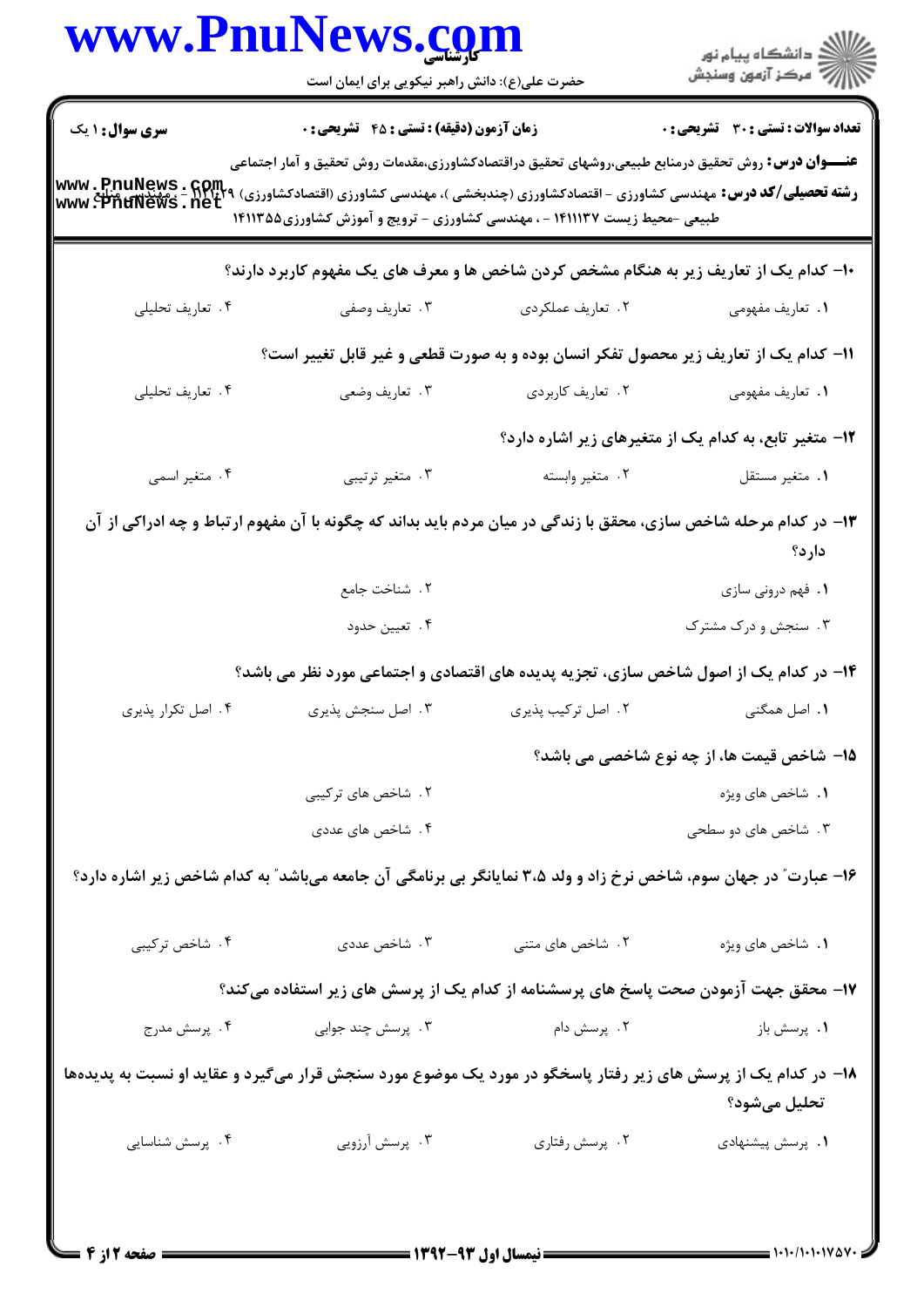|                                                                                                                    | www.PnuNews.com<br>حضرت علی(ع): دانش راهبر نیکویی برای ایمان است                                                                                                                                                                                                                                                                                       |                                                                           | ڪ دانشڪاه پيام نور<br>//> مرڪز آزمون وسنڊش   |  |
|--------------------------------------------------------------------------------------------------------------------|--------------------------------------------------------------------------------------------------------------------------------------------------------------------------------------------------------------------------------------------------------------------------------------------------------------------------------------------------------|---------------------------------------------------------------------------|----------------------------------------------|--|
| <b>سری سوال : ۱ یک</b>                                                                                             | <b>زمان آزمون (دقیقه) : تستی : 45 تشریحی : 0</b>                                                                                                                                                                                                                                                                                                       |                                                                           | <b>تعداد سوالات : تستي : 30 - تشريحي : 0</b> |  |
|                                                                                                                    | <b>عنــــوان درس:</b> روش تحقیق درمنابع طبیعی،روشهای تحقیق دراقتصادکشاورزی،مقدمات روش تحقیق و آمار اجتماعی<br><b>رشته تحصیلی/کد درس:</b> مهندسی کشاورزی - اقتصادکشاورزی (چندبخشی )، مهندسی کشاورزی (اقتصادکشاورزی) ۲۹۲۴۳۹ . Rul : مهندسی کشاورزی<br>www . PntINews . net<br>طبیعی -محیط زیست ۱۴۱۱۱۳۷ - ، مهندسی کشاورزی - ترویج و آموزش کشاورزی۱۴۱۱۳۵۵ |                                                                           |                                              |  |
|                                                                                                                    | ۱۹- کدام یک از روشهای زیر جزو مهمترین روشهای جمع آوری اطلاعات در تحقیقات اقتصادی و اجتماعی میباشد؟                                                                                                                                                                                                                                                     |                                                                           |                                              |  |
| ۰۴ تحلیل أماري                                                                                                     | ۰۳ روش اسنادی                                                                                                                                                                                                                                                                                                                                          | ۲. مشاهده                                                                 | ٠١. پرسشنامه                                 |  |
| +۲- کدام یک از روشهای جمع آوری اطلاعات زیر، از درون روابط ساخت های موجود در پدیدهها یک تصویری شفاف ارائه<br>مىكند؟ |                                                                                                                                                                                                                                                                                                                                                        |                                                                           |                                              |  |
| ۰۴ پدیدار شناسی                                                                                                    | ۰۳ مطالعه موردي                                                                                                                                                                                                                                                                                                                                        | ۰۲ اسنادی                                                                 | ۰۱ مونوگرافی                                 |  |
|                                                                                                                    |                                                                                                                                                                                                                                                                                                                                                        | <b>۲۱</b> - نرخ رشد را با کدام مقیاس زیر می توان اندازه گیری کرد؟         |                                              |  |
| ۰۴ مقیاس رتبه ای                                                                                                   | ۰۳ مقیاس ترتیبی                                                                                                                                                                                                                                                                                                                                        | ۰۲ مقیاس فاصله ای                                                         | ٠١. مقياس نسبى                               |  |
|                                                                                                                    |                                                                                                                                                                                                                                                                                                                                                        | <b>۲۲</b> - کدام یک از طیف های زیر به مقیاس ترتیبی معروف است؟             |                                              |  |
| ۴. طيف أزگود                                                                                                       | ۰۳ طيف ليکرت                                                                                                                                                                                                                                                                                                                                           | ۰۲ طيف ترستون                                                             | ٠١. طيف بوگاردوس                             |  |
|                                                                                                                    | ۲۳- با کدام یک از طیف های زیر می توان حساسیت، نگرش، تعلق و باور پاسخگو را اندازهگیری کرد؟                                                                                                                                                                                                                                                              |                                                                           |                                              |  |
| ۰۴ طيف آزگود                                                                                                       | ۰۳ طيف ليکرت                                                                                                                                                                                                                                                                                                                                           | ۰۲ طيف ترستون                                                             | ٠١. طيف بوگاردوس                             |  |
|                                                                                                                    | <b>۲۴</b> - در کدام یک از روشهای زیر، پدیده ها در زمانهای T با هدف شناخت سطحی و عمقی از تغییرات یک جامعه بررسی                                                                                                                                                                                                                                         |                                                                           | مىشود؟                                       |  |
| ۰۴ روش ژرفانگر                                                                                                     | ۰۳ روش پهنانگر                                                                                                                                                                                                                                                                                                                                         | ۰۲ روش روندپژوهی                                                          | ٠١. روش پانل                                 |  |
|                                                                                                                    | ۲۵– کدام یک از روشهای زیر در جوامعی چون گروه ها، اتحادیه ها، تعاونی ها و بیشتر مورد استفاده قرار میگیرد؟                                                                                                                                                                                                                                               |                                                                           |                                              |  |
|                                                                                                                    | ۰۲ روش شاخص آماری                                                                                                                                                                                                                                                                                                                                      |                                                                           | ٠١. روش جامعه شناسي كلان                     |  |
|                                                                                                                    | ۰۴ روش جامعه شناسي ميانه                                                                                                                                                                                                                                                                                                                               |                                                                           | ۰۳ روش روند پژوهی                            |  |
|                                                                                                                    |                                                                                                                                                                                                                                                                                                                                                        | ۲۶- کدام یک از اعتبارهای زیر به منظور شناخت دقیق شاخص به کار می رود؟      |                                              |  |
| ۰۴ اعتبار پیش بینی                                                                                                 | ۰۳ اعتبار همزمان                                                                                                                                                                                                                                                                                                                                       | ۰۲ اعتبار تجربی                                                           | ٠١. اعتبار صورى                              |  |
|                                                                                                                    |                                                                                                                                                                                                                                                                                                                                                        | ۲۷- در کدام روش نمونه گیری، جامعه آماری به وسیله یک متغیر نا همگن می شود؟ |                                              |  |
| ۰۴ نمونه گیری تصادفی                                                                                               | ۰۳ نمونه گیری سهمیه ای                                                                                                                                                                                                                                                                                                                                 | ۰۲ نمونه گیری مطبق                                                        | ۰۱ نمونه گیری خوشه ای                        |  |
|                                                                                                                    |                                                                                                                                                                                                                                                                                                                                                        | <b>۲۸</b> - کدام یک از موارد زیر جزو شاخص های پراکندگی می باشد؟           |                                              |  |
| ۰۴ نما                                                                                                             | ۰۳ میانه                                                                                                                                                                                                                                                                                                                                               | ۰۲ میانگین                                                                | 1. صدک ها                                    |  |
|                                                                                                                    |                                                                                                                                                                                                                                                                                                                                                        |                                                                           |                                              |  |